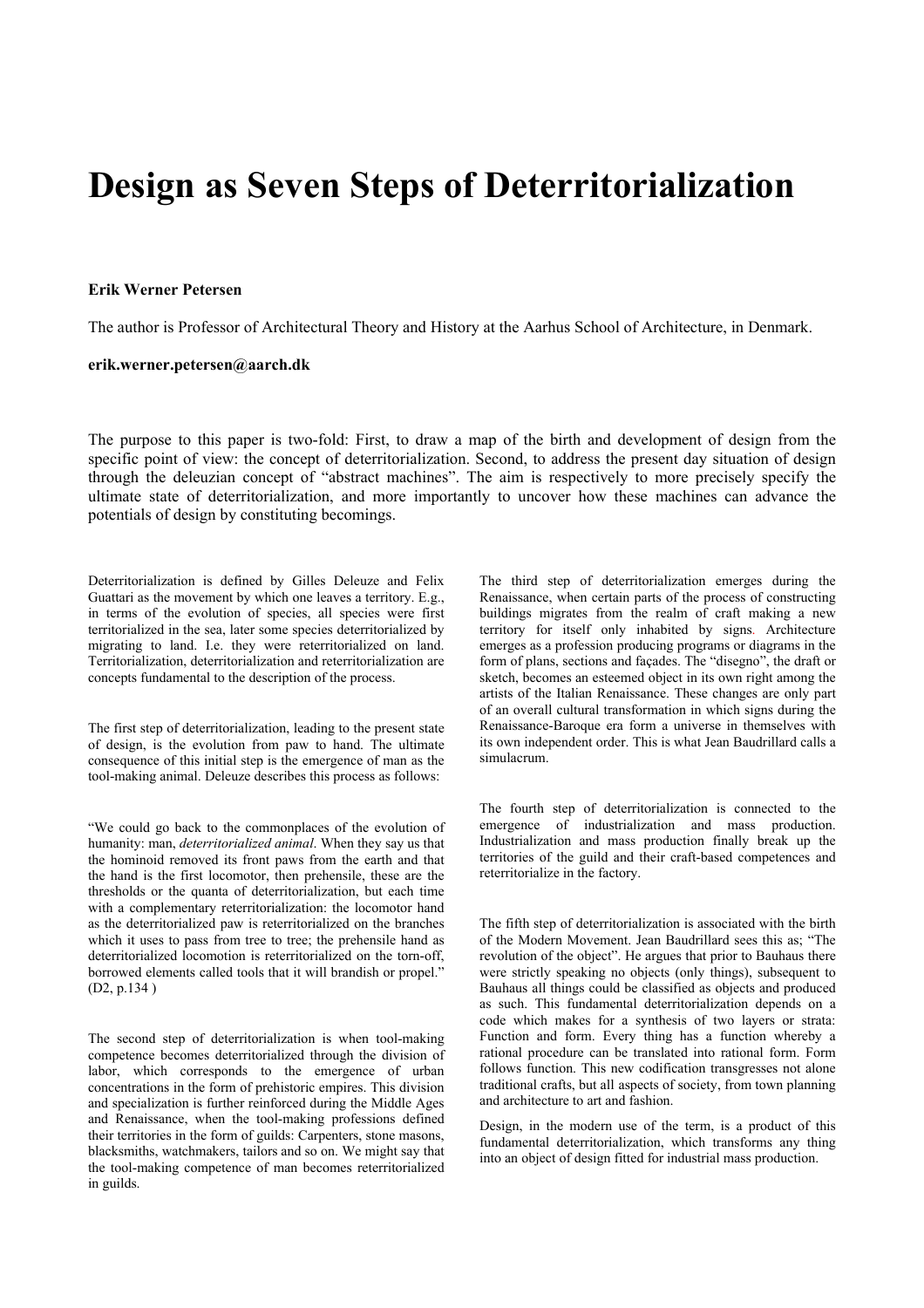The sixth step of the deterritorialization corresponds to the era of mass communication: the McLuhan revolution or media revolution. From now on everything is communication. Function is now only regarded as a subset of communication. The focus turns from objects to services. The products that are offered rely on modules that can be combined and personalized to fit specific lifestyle segments. Companies focus on corporate identity programs, penetrating everything from logo, typeface, color code, building and interior design to employee uniforms.

The seventh step of the deterritorialization is connected with the emergence of the network society and globalization. In the global network economy everything is outsourced. Outsourcing is not restricted to production, finance, distribution, delivery and marketing, but also applies to the highly specialized competences that constitute the "inner architecture" of the product itself. It is the concept alone that holds this net together. This step is therefore termed: concept based design.

Looking at current tendencies in design, we can observe that:

- some designers take transformations on a "macro-scale" as their point of departure: global patterns of migrations, distribution of wealth, natural resources, urbanization, communication, and combine these parameters with new scientific and technological innovations, e.g. OMA, MVRDV, Bruce Mau Design.

- Some designers, e.g. within the field of Human Centered Design, work on the empirical "micro-scale", using anthropological and video-cam based techniques to map the obstacles, thresholds and flows between people, artifacts and their surroundings.

- Some designers make use of both approaches, e.g. Larry Keeley and the Doblin Group. Here new innovations are based on a combination of mapping companies into models known as "Innovation Landscapes" and anthropological observations.

Common to these approaches is that the focus is not on the objects themselves but on drawing new diagrams, which reveal new relations between people, artifacts and their environments. Mapping of this kind is what some refer to as an artificial ecology.

Looking at this sequence of deterritorialization, the objection could be made that we still design objects for mass production. We still talk about form and function and communication. We still organize things and signs in systems.

Steps 5, 6 and 7, which appear as historical phases, could be regarded as the superimposition of three different kinds of transformation:

1. Object based design: The transformation of anything into an object fitted for industrial mass production. A transformation based on the stratification of object in form and function. The making of this stratification is what constitutes the territory of modern design.

2. System based design: The transformation of anything into a system of communication. A transformation based on the overcoding of form-function by communication.

3. Concept based design: The transformation of anything into a conceptual diagram connecting the global network. A transformation based on the decoding of segments into lines of flight.

All three kinds of transformation coexist simultaneously. Thus when the latter replaces the former, the former does not cease to exist. Instead the latter and the former integrate to form a broader perspective.

Deleuze and Guattari explain how such transformations can be regarded as the product of what they call three abstract machines:

"There are different types of abstract machines that overlap in their operations and qualify the assemblages: *abstract machines of consistency*, singular and mutant, with multiplied connections; *abstract machines of stratification* that surround the plane of consistency with another plane; and *axiomatic or overcoding abstract machines* that perform totalizations, homogenizations, conjunctions of closure." (TP, p. 514).

We can connect these insights in the following diagram:

| <b>Object based</b><br>design                                                                     | <b>System based</b><br>design                                                          | <b>Concept based</b><br>design                                                                      |
|---------------------------------------------------------------------------------------------------|----------------------------------------------------------------------------------------|-----------------------------------------------------------------------------------------------------|
| <b>Transformation of</b><br>anything into<br>objects fitted for<br>industrial mass<br>production. | <b>Transformation of</b><br>anything into<br>communication<br>and systems of<br>signs. | <b>Transformation of</b><br>anything into<br>diagrams which<br>cut across coding<br>and overcoding. |
| <b>Abstract Machines</b><br>of Stratification                                                     | <b>Axiomatic or</b><br>overcoding<br>abstract machines                                 | <b>Abstract Machines</b><br>of Consistency                                                          |
| Coding<br><b>Stratification in</b><br>form-function.                                              | Overcoding<br><b>Function</b><br>overcoded by<br>communication.                        | Decoding<br><b>Making lines of</b><br>flight that cut<br>across strata.                             |
| <b>Territorialization</b>                                                                         | De- and reterrito-<br>rialization                                                      | Absolute deterrito-<br>rialization                                                                  |

The abstract machine is a concept, which originally refers to the theoretical outline made by Alan Turing, in 1936, for a "universal machine" that could simulate any other machine operating on symbols. This abstract machine laid the foundation for the invention of the computer. Natural science has since discovered abstract machines in thermodynamic and geological processes, in ecosystems and in biogenetics. The same "abstract machine" can be embedded in very different concrete assemblages.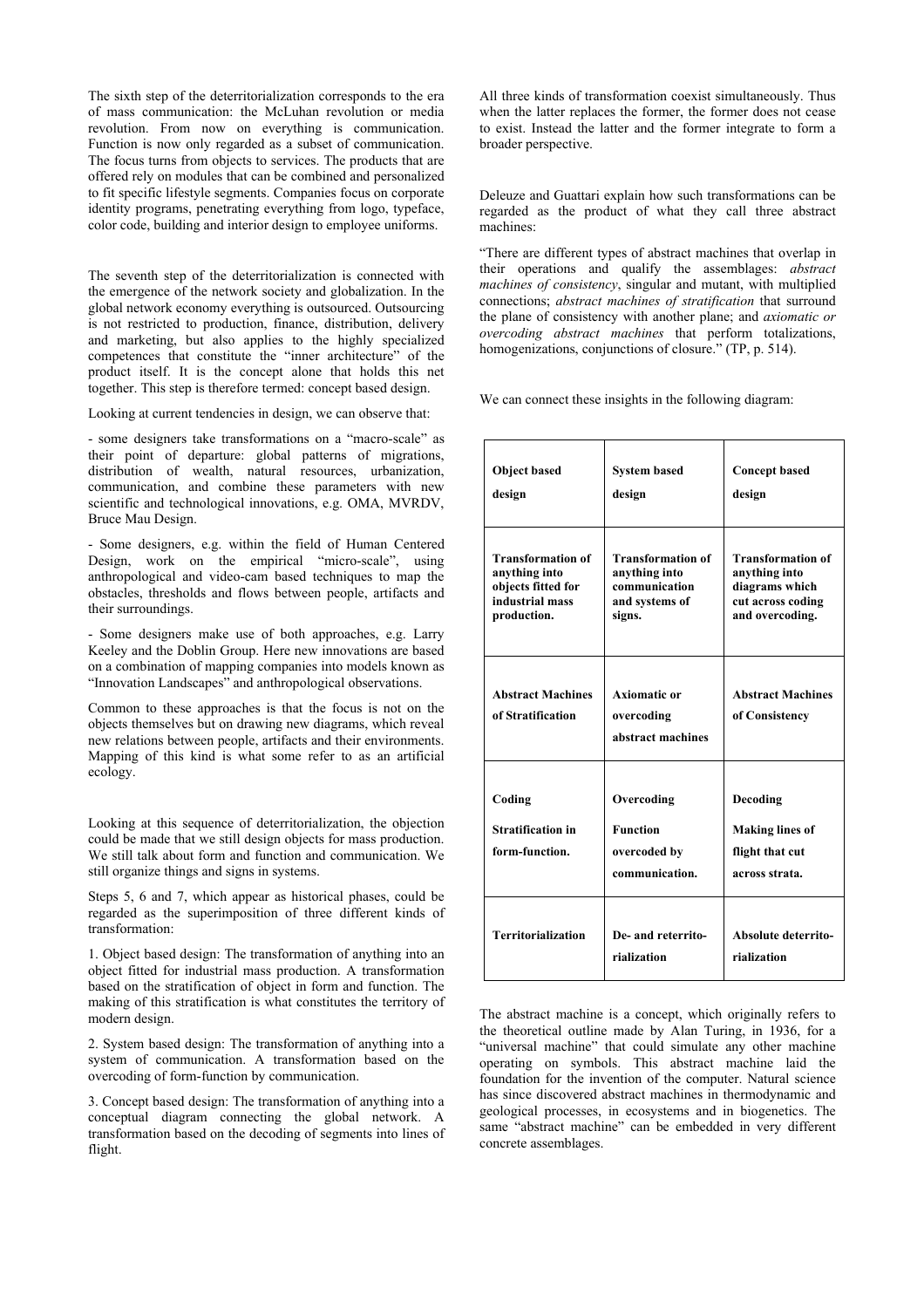We therefore distinguish sharply between the abstract machine in itself and the different concrete assemblages in which it might be embedded.

An abstract machine can be lifted out of one assemblage and migrate into another. In the designing of intelligent weapons one lifts out human competences, mapping them as abstract machines, i.e. programs, which can be embedded in a computer chip, and which in turn can be embedded in an intelligent weapon.

Gilles Deleuze and Felix Guattari extend the concept of abstract machines from the purely axiomatic type to diagrammatic-experimental machines, which imply creativity and can therefore provide for new inventions. They constitute becomings. In most cases, when they speak of abstract machines what they are referring to is this extended concept more precisely the abstract machines of consistency – unfortunately without being explicit. The following compilation of quotations, seek to provide a broad perspective of this specific kind of abstract machine.

"The diagrammatic or abstract machine does not function to represent, even something real, but rather constructs a real that is yet to come, a new type of reality."(TP, p. 142) "…; they constitute becomings. Thus they are always singular and immanent."(TP, p. 510) "… abstract machines know nothing of forms and substances. This is what makes them abstract"…. . "Abstract machines consist of unformed matters and nonformal functions." (TP, p. 511) "Of course, within the dimensions of the assemblage, the abstract machine, or machines, is effectuated in forms and substances, in varying states of freedom. But the abstract machine must first have composed itself, and have simultaneously composed a plane of consistency. Abstract, singular, and creative, here and now, yet nonconcrete, actual yet noneffectuated….." (TP, p.511)

Mapping is the first step in the construction of an abstract machine of consistency. A map is a non-axiomatic type of diagram, e.g. it has many entries. It can be read in different ways. And in reading it one might discover new routes and connections. That is new insight and knowledge.

A thorough inquiry by James Corner provides insight into the concept of mapping from a deleuzian point of view. However just as the deleuzian concept of abstract machines transcends the restricted axiomatic sense of the word, the deleuzian use of the concept of mapping also transcends the ordinary use of this word. As an illustration of this we could compare mapping with the well-known strategy games or war-games. Here the map functions as a game board. When we play these kinds of games borders are crossed and new territories are lost or conquered. That means: the game deterritorializes the borders of the map. That means: The map is in the process of redrawing itself.

If we take this image a step further, for instance by embedding the maps in the war machines themselves, the distinction between the game board and the game pieces becomes oblique. Finally, if we transgress the restrictions of the otherwise fixed rules of the game, we approach the meaning of mapping, diagramming in the deleuzian sense. The point is that these constant destabilizations and recreations do not constitute chaos or pure chance, but rather a coherence interior to the process itself. These inner forces, or what Deleuze calls "intensities", have an inner autonomy or "plane of consistency" of their own. This is the absolute state of deterritorialization, not dependent on reterritorialization of any kind.

Unlike axiomatic or overcoding abstract machines (Turing machines), which are universal and work by homogenization, linking hierarchy to hierarchy, abstract machines of consistency are singular and make lines of flight between heterogeneous elements.

One of Deleuze´s favorite examples is the Pink Panther, an animal connected with a cartoon figure, connected with a name, connected with a color, connected with a tune. Obviously no abstract machine of the overcoding or axiomatic type can relate these heterogeneous segments. Only an abstract machine of consistency can make these lines of flight.

Upon closer examination the nature of the machine's connections reveals itself to us. The cartoon figure and the panther are connected by iconic resemblance. It looks like a panther. The panther and the color are connected by the name "Pink Panther". The Pink Panther theme, composed by Henry Manzini, is linked by the rhythm, which emulates stealthy stalking of the panther.

But why pink? It is obvious that to create an effect the color of the panther has to differ from the natural coloring of a real panther. But why not blue or red? The answer lies in the "poetry" of the name "Pink Panther". The alliteration, that is the repetition of consonants (P- P), and the juxtaposition of vowels are core poetic devices. Megastars, such as Mickey Mouse, Tina Turner, Marilyn Monroe, Sylvester Stalone, Sharon Stone and King Kong all take advantage of this in building their names. Likewise a design success like Good Grips, a product line with a name that communications what it does, also makes use of the same naming machine.

Having constructed itself as an abstract machine of consistency, the Pink Panther becomes a veritable "war machine". The panther paints the world pink and disappears in the pink color.

To illustrate the fundamental difference between relative deterritorialization and absolute deterritorialization, one can take the process of globalization as an example of the former. Small regional areas deterritorialize in Europe and become national states. These nations may further deterritorialize into a united Europe, which again one day could unite in a United States of Mankind encompassing the entire globe. But this would still be a reterritorialization limited to the human species and the globe. Expanding deterritorialization to the entire universe mankind would have to transform itself into cyborgs of some sort. This however would still be a reterritorialization, this time of cyborgs and the universe.

Absolute deterritorialization, on the other hand, cuts across these expanding hierarchies. Making transversals with no fixed territory only kept together by its own inner destabilizing intensities, as an ever mutating, penetrating, proliferating process.

This difference is also the fundamental difference between the strategies of old and new companies in the network economy. Old companies are centered around production services or core competences. They are organized as a stabile inner core surrounded by a soft flexible coating, which seek to accommodate to the changing demands of their environment.

New companies are, on the contrary, based on an inner core of constant but coherent instability.

 Rem Koolhaas speaks of the importance of a constant inner destabilization. Bruce Mau replaces the evolution of a company with the "Jumps", which he calls the "Madonna Curve", after the megastar Madonna, who according to Mau